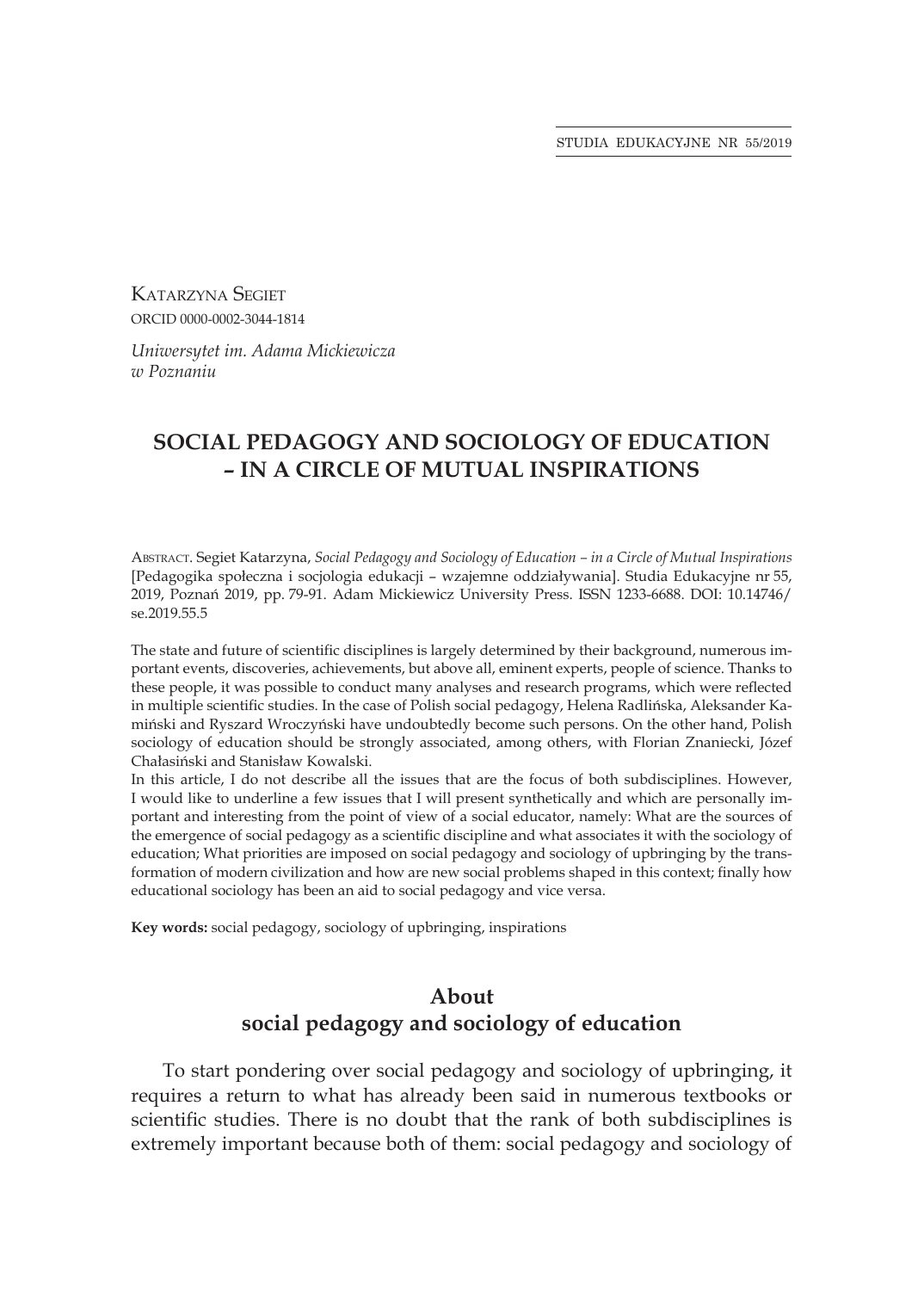education deal with issues of environmental educational influences and problems related to the unsuccessful course of the upbringing process. A lot has been written about the origins and events of the past that have contributed to the emergence of social pedagogy, and it can even be said that we are currently experiencing a kind of renaissance of studies/textbooks for students showing the origin of this scientific subdiscipline.<sup>1</sup>

Wiesław Theiss in one of his studies on social pedagogy of the Second Polish Republic, characterizing Polish social pedagogy, stated that:

(…) it occurs in two main spins; "wide" (external) and "narrow" (internal). The first of these is combined with an attempt at a general typology of various currents and pedagogical trends of the 20th century. In this view, social pedagogy is part of the socalled pedagogical sociologism (sociological pedagogy), one of the great currents in contemporary pedagogy (alongside psychological pedagogy, cultural pedagogy and materialistic pedagogy). This movement rejects individualistic goals of education and assigns it the task of socializing the individual. The leading representatives of this pedagogical movement include such well-known authors as, John Dewey, Georg Kerschensteiner or Paul Natorp. In turn, the "narrow" (internal) perspective assumes that social pedagogy is a relatively separate sub-discipline within the sciences of education. It deals with the upbringing environment, builds theories of environmental conditions of education and development. It also has the appropriate procedures for organizing the educational environment. In Poland Helena Radlińska (1879 – 1954) is the creator of pedagogy understood in this way. It is a concept formed on the boundaries of the general theory of upbringing, sociology, adult education and social welfare,<sup>2</sup>

The ideological sources of social pedagogy certainly require meticulous research and careful analysis, nonetheless they should be sought at the turn of the XIX and XX century. W. Theiss, mentioned by me earlier, based on the views of researchers of currents and trends in Polish social pedagogy of that period, distinguished two ways of developing social pedagogy illustrating at the same time the background of situations in which social pedagogy was created, i.e.:

<sup>1</sup> The works of the following should be mentioned: S. Kawula, *Social Pedagogy. Achievements – activity – perspectives*, Toruń 2001; the same author: *Studies on social pedagogy*, Olsztyn 1996; *Social pedagogy,* Eds. T. Pilch, I. Lepalczyk, Warsaw 1995; A. Radziewicz-Winnicki, *Social pedagogy in the face of everyday reality,* Warsaw 2008; *Functioning and development directions of social pedagogy in Poland,* Eds. E. Trempała, M. Cichosz, Olecko 2000; M. Cichosz, *Polish social pedagogy in 1945-2003. Selection of source texts,* vol. I, II, Toruń 2004; the same author: *Polish social pedagogy in 1945-2003. Development – areas of reflection and research – concepts. Presentation of academic centers,* Eds. E. Trempała, M. Cichosz, Olecko 2000; E. Marynowicz-Hetka, *Social pedagogy*. *Academic Handbook 1*, Warsaw 2006.

<sup>2</sup> See W. Theiss, *Social pedagogy of the Second Polish Republic (questions about scientific discourse),* [in:] *Social pedagogy. Tradition – The Present – New challenges*, Eds. E. Trempała, M. Cichosz, Olecko 2001, p. 15. Referring to historical analysis according to W. Theissa it is mentioned by L. Chmaj, K. Sośnicki, B. Nawroczyński as well as R. Wroczyński and A. Kamiński.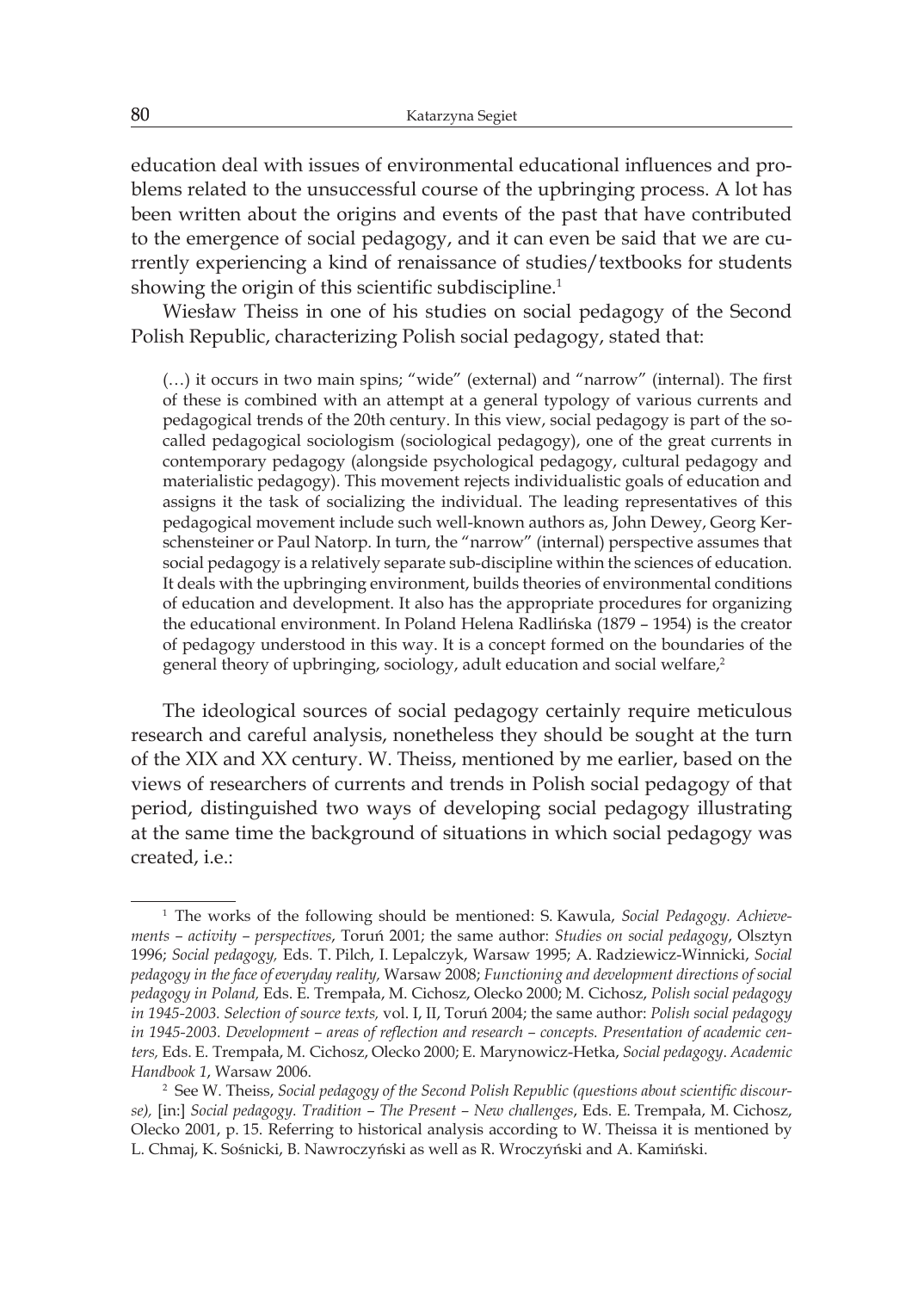The first one – the path of struggle, committed action for independent Poland and the second one, based on the theory understood as a form of social practice<sup>3</sup> associated with the need to build and reform education in reviving Poland. This is the path taken by Helena Radlińska, the creator of the compact concept of Polish social pedagogy, which is accompanied by reflection on "human development and educational reality: what it is (realities), what it should / could be (ideal, norm), what to do – if need be – to change this reality, pedagogically improve and develop (working method)?<sup>4</sup>

In turn, Helena Radlińska in 1913 in one of her published works, describing social pedagogy, presents her mission by writing:

(…) science, which could be described as the theory of national education – social pedagogy, shows in an increasingly emphatic way, how many relationships occur between the individual and society, as everyone – consciously or unconsciously – is a soul incarnated in their homeland (…). The task of national education is to bring out all the forces from the nation, direct them towards conscious work on building native culture  $(...).<sup>5</sup>$ 

H. Radlińska definitely presents a holistic view of social pedagogy and her peculiar point of view (theoretical and methodological foundations of social pedagogy) in her work The educator's attitude to the educational environment (1935).<sup>6</sup> She completes the concept in the collective work Social causes of school success and failure (1937) and in the monograph on Adult Education (1947), bearing in mind the current socio-economic and political situation. Social policy and the sociology of education, that we find so interesting, played a role in the formation of theoretical (conceptual) assumptions.

Social pedagogy and sociology of upbringing were based on the intersecting influences of progressive ideas of enlightenment of the nineteenth-century German philosophy, developing natural sciences, humanities as well as dialectical and historical materialism. Both sciences developed in many varieties: philosophical and speculative social pedagogy, sociological pedagogy (practiced by educators), pedagogical sociology (practiced by sociologists), sociol-

<sup>3</sup> W. Theiss, *Where do we come from, what do we come with? On the ways of social pedagogy development*, [in:] *Social pedagogy in the face of threats to the human and the idea of social justice,* vol. 2, Eds. W. Danilewicz, W. Theiss, Warsaw 2014, p. 70.

<sup>4</sup> More widely in: W. Theiss, *Where do we come from, what do we come with?*

<sup>5</sup> See *Educational work. Its tasks, methods, organization,* Ed. T. Bobrowski et al., Kraków 1913, p. 3 and n.

<sup>6</sup> H. Radlińska, *The educator's attitude towards the educational environment. Sketches from social pedagogy,* Warszawa 1935, p. 240. This study contains an outline of social pedagogy. Its subject, separate from the sociology of education, is clearly approaching social policy and pedagogy of culture and sounds like "the interaction of environmental influences and the forces of individuals that transform the environment, and in the name of the cause the education transform this very day with human forces".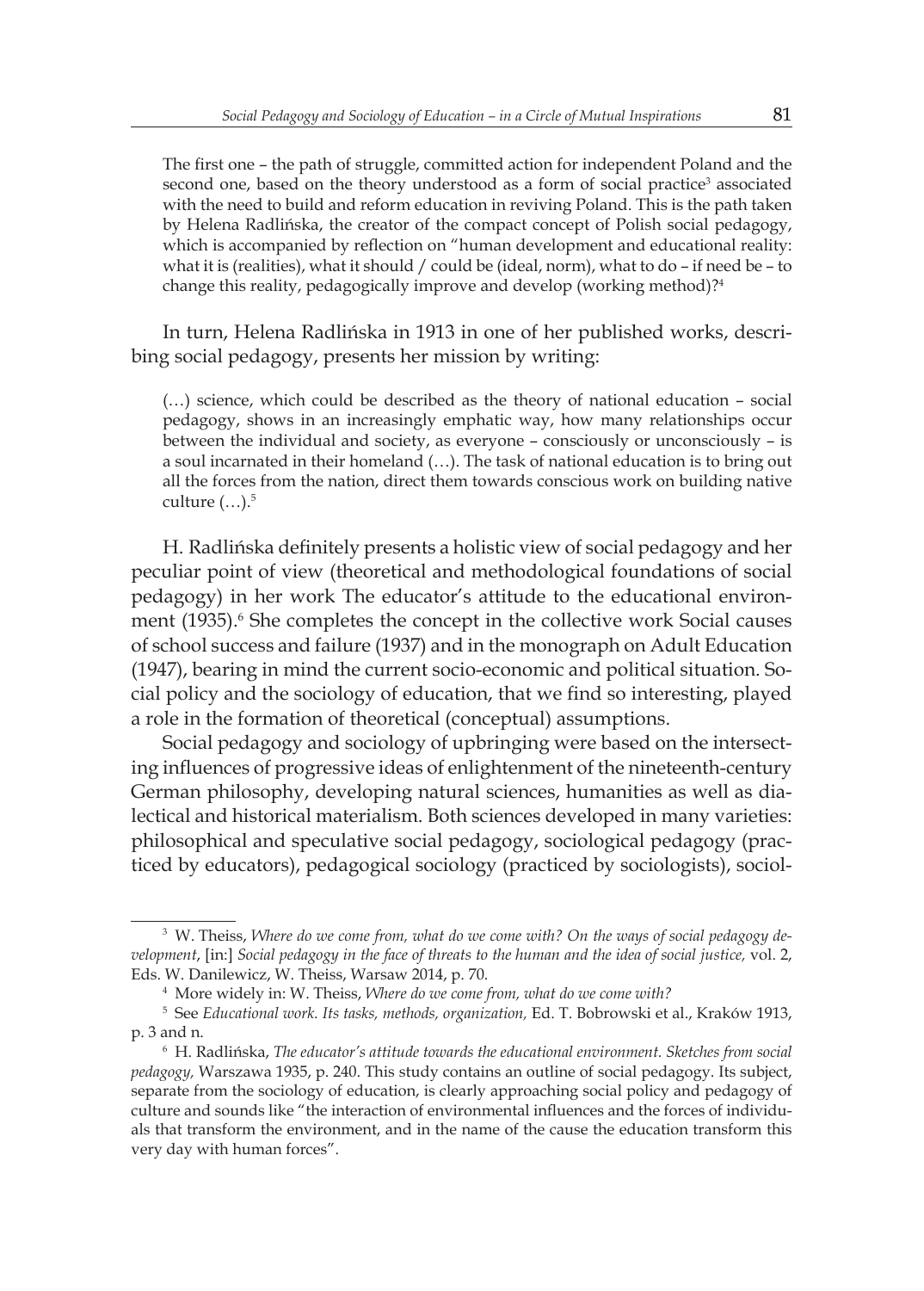ogy of upbringing (recognizing the problems of social functions or processes of education in the theoretical-sociological system as a field of sociology).<sup>7</sup>

Not without significance, according to M. Cichosz, was the impact of "(...) the idea of radical socialism (Ludwik Krzywicki, Edward Abramowski), with a clear reformist and even revolutionary attitude in relation to particular phenomena of social life; on the other hand – about the impact of such ideas adopted in the sociology of upbringing (Florian Znaniecki, Jan Stanisław Bystroń) as: assumptions about the crucial educational impact of environmental factors (it seems that social pedagogues have often recognized environmental determinism here), adopting the concept of personality as a mechanism of behavior shaped on the path of> growing < of the individual into culture or treating the whole institution of "educational society" (F. Znaniecki) as a subject of education, and a person in all phases of their life as an object of influence.<sup>8</sup> The mentioned author adds that the ideas of the new education movement were also of extreme importance for social pedagogy.<sup>9</sup>

Thus, Polish social pedagogy vividly falls under the current trends of social sciences, drawing many important inspirations for them. This diversity and multi-threading at the level of concepts being accepted caused many scientific debates about its social scientific identity, understanding of the main concepts as well as relationships with other scientific disciplines, especially the sociology of education.<sup>10</sup> They were conditioned by the current political and social situation which dominated in science and by the problems specific to that situation in Poland at that time. These debates concerned primarily the interpretation of the concept of educational environment and the importance of institutions in creating that environment.<sup>11</sup> The sociology of education,

<sup>7</sup> S. Kowalski, *Social pedagogy of Helena Radlińska and sociology of education*, Sociological Studies, 1980, 3, p. 7.

<sup>8</sup> M. Cichosz, *Triptych about social pedagogy – reflections at the turn of the century,* Social Pedagogy, 2003, 3, p. 13.

<sup>9</sup> Ibidem, p. 148. See also J. Sobczak, *"New education" in Polish pedagogy of the Second Polish Republic (1928 – 1939)*, Bydgoszcz 1998.

<sup>10</sup> Zob. R. Wroczyński, *Helena Radlińska – pedagogical activity and system*, [in:] H. Radlińska, *Social pedagogy*, Warsaw 1961; A. Kamiński, *The scope and basic concepts of Helena Radlińska's social pedagogy,* [in:] there see J. Chałasiński*, Thirty years of Polish sociology 1918-1947,* Sociological Review, 1937, 5; W. Wincławski, *Development of sociology of education in Poland*, Cultur and Society, 1977, 3.

<sup>&</sup>lt;sup>11</sup> In 1969, on the pages of Kwartalnik Pedagogiczny no. 3 an article by Aleksander Kamiński was published. Its title was Social pedagogy – an attempt to characterize it*.* In this article, Aleksander Kamiński presents his doubts which he responds to, referring, among others to the thought of Stanisław Kowalski regarding the relationship between social pedagogy and the sociology of education. Whereas Wiesław Theiss in his article *Where do we come from, what do we come with? On the ways of social pedagogy development* presented in the book *Social pedagogy in the face of threats to the human and the idea of social justice,* edited by W. Danilewicz, W. Theiss, vol. 2, Warsaw 2014 on page 73 draws our attention to the interesting discussion that took place be-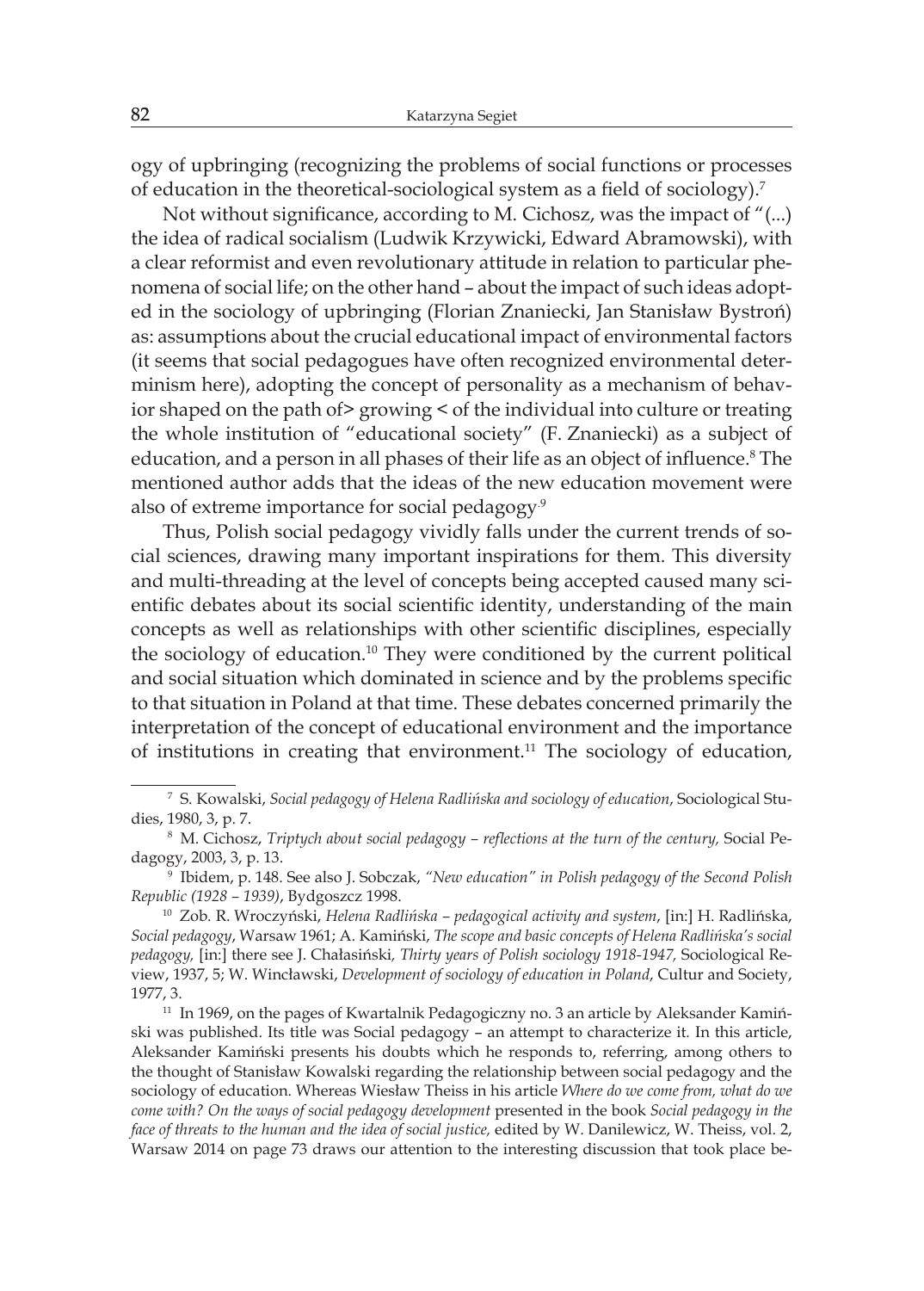which has the character of an explanatory and empirical description, became particularly close to social pedagogy.12

Social pedagogy by H. Radlińska was and still is close to some concepts of sociology of education. The polemics about the covenant of social pedagogy of H. Radlińska with sociology of education are also of great importance nowadays due to the cooperation of social pedagogues and educational sociologists, especially in research on the educational process, where pedagogues, improving their research skills, often refer to the sociological knowledge system.13

The purposefulness of underlining the relationship between social pedagogy and the sociology of education is confirmed by Stanisław Kowalski when he states that:

(…) Social pedagogy as a theory of practical action must refer to various other sciences (…), however, sociology, in particular sociology of upbringing, – as a discipline dealing primarily (...) with methods of "repairing" socio-educational environments (…) – is its basic reference discipline, as it mainly deals with the analysis of the structures and functioning of social environments. It was in this mutual relation that both disciplines developed and shaped their methodological separateness.<sup>14</sup>

### S. Kowalski further believes that:

we can talk about two scientific subdisciplines: diagnostic and explanatory sociology of education as a field of sociology, and practical social pedagogy as a subdiscipline of pedagogy.<sup>15</sup> According to him the common features of both disciplines include:  $\pi$ increasing desire to rely on empirical research; broad understanding of education, including both unplanned environmental impacts on the development and socialization of the individual. (More common features include) intentional management of these processes, overcoming biopsychological or nativist assumptions in the understanding of educational processes, and adopting assumptions about the decisive, educational impact of environmental factors, which some systems transform to extreme environmental determinism; replacement of the traditional understanding of personality as a set of mental features developed in specific environmental conditions, and the concept of personality as a mechanism of behavior shaped by the "ingrowing" of the individual into the culture and system of social roles; adopting as the subject of upbringig

tween Florian Znaniecki and Helena Radlińska in Kazimierz on the Vistula between 8 – 9th of May, 1929. It concerned the different approaches of both subdisciplines to upbringing and pedagogy. As a result of this discussion, more positions related to social pedagogy emerged, developed by, among others Stanisław Kowalski, Jan Konopnicki and Romana Miller. Additionally, scientific programs of Ryszard Wroczyński, Aleksander Kamiński and Irena Lepalczyk were established.

<sup>12</sup> B. Matyjas, Z. Ratajek, E. Trafiałek, *Orientations and trends in contemporary pedagogy*, Kielce 1997, p. 88-98.

<sup>13</sup> S. Kowalski, *Social pedagogy of Helena Radlińska*, p. 6.

<sup>14</sup> Ibidem.

<sup>15</sup> Ibidem, p. 9.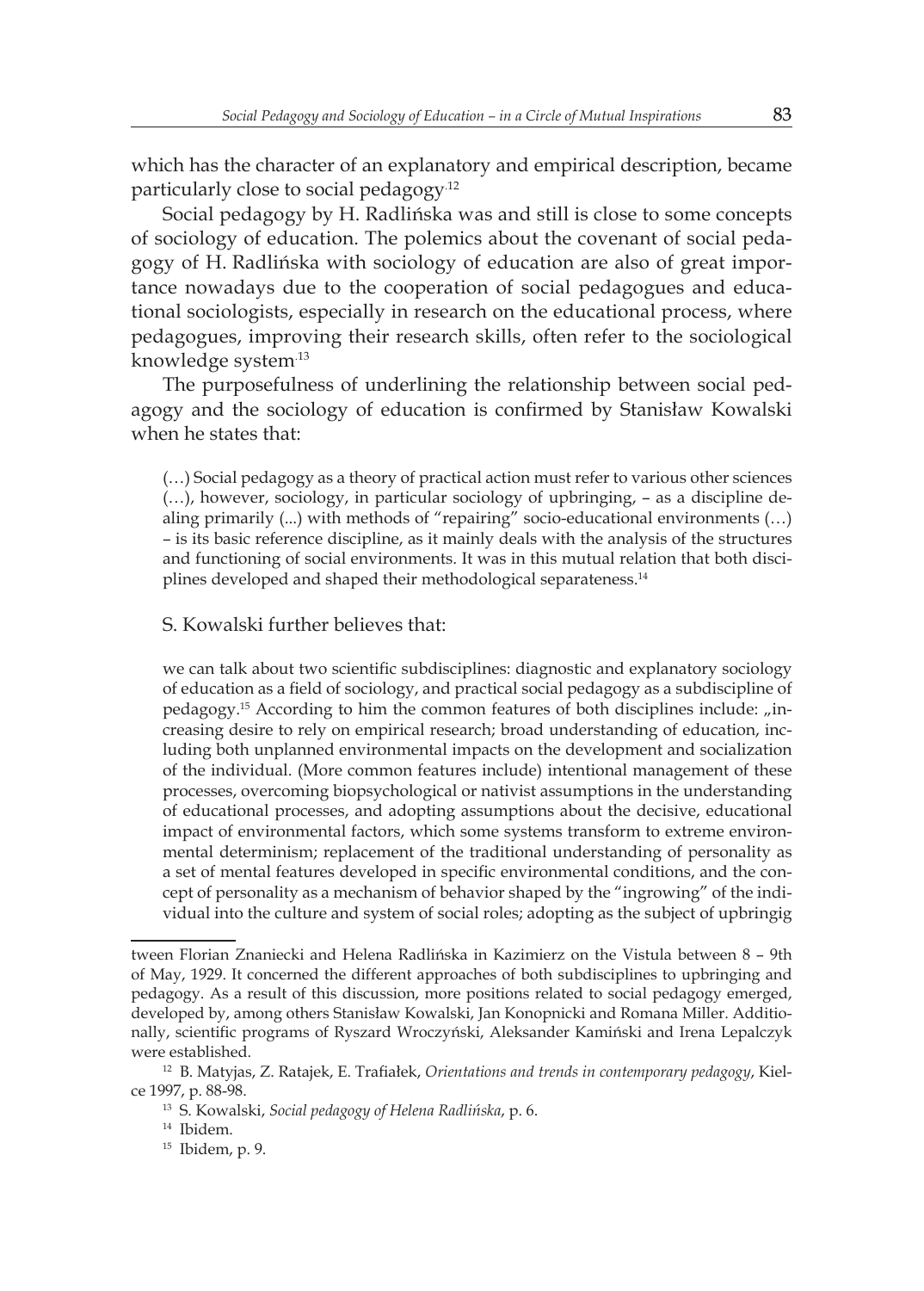not only the direct education institution, but the whole institution of the "educational society" and its various environments, and as an object of upbringing – people, of all ages – children, youth, adults and the elderly.<sup>16</sup>

Social pedagogy and sociology of upbringing are connected by a common subject of research, which is the educational process and its similar perception. It was described by the author mentioned above in the following words:

(…) a review of the work of continuators of the work of H. Radlińska suggests a hypothesis that, although this development has been particularly marked in recent years by an evident striving to improve the methodology on the premises of praxeology and social engineering – it dominated, often by creative adoption of the achievements of sociology (in studies of educational environments) or psychology (in diagnosing individual cases).<sup>17</sup> (...) On the other hand, both the disciplines are divided by the approach to this common subject of diagnostic and exploratory research on the side of sociology of education, analyzing the course, functions and conditioning of educational processes using sociological methods and systems of knowledge – on the side of social pedagogy seeking ways of effective educational action for actual practice<sup>18</sup> recognizing and activating "human / social forces" in the environment. In this sense, social pedagogy represents a line in thinking about man and upbringing with a concept focused around issues of supporting the development of "human / social forces".<sup>19</sup>

Social pedagogy and sociology of upbringing, therefore, examining the educational process and its conditions, put research problems for the use of their own discipline and solve them in a different way. Both of these disciplines move towards researching all aspects of the space in which educational processes are updated. "Sociology of education, using research methods and sociological knowledge systems, analyzes the correctness of upbringing processes. On the other hand, social pedagogy, guided primarily by methodological premises and the pedagogy's knowledge system, poses and solves praxeological problems".<sup>20</sup> Sociology of education is an explanatory and descriptive science, while pedagogy is focused on practical and rational activities aimed at improving the structures of social levels of education (that, its research nature is praxeological). H. Radlińska also pointed out that social pedagogy is an interdisciplinary science. For its own purposes, it uses basic research in the fields of biology, psychology and sociology<sup>21</sup>

Recently, we have noticed intense changes taking place in the area of social, cultural, economic and political life, which cause a rapid acceleration of

<sup>16</sup> Ibidem, p. 10.

<sup>17</sup> Ibidem, p. 17.

<sup>18</sup> Ibidem.

<sup>19</sup> A. Kamiński, *Social pedagogy – an attempt at characteristics,* Pedagogical Quarterly, 1969, 3.

<sup>20</sup> S. Kowalski, *Social pedagogy of Helena Radlińska*, p. 50.

<sup>21</sup> W. Theiss, *Radlińska,* Warsaw 1984, p. 69-70.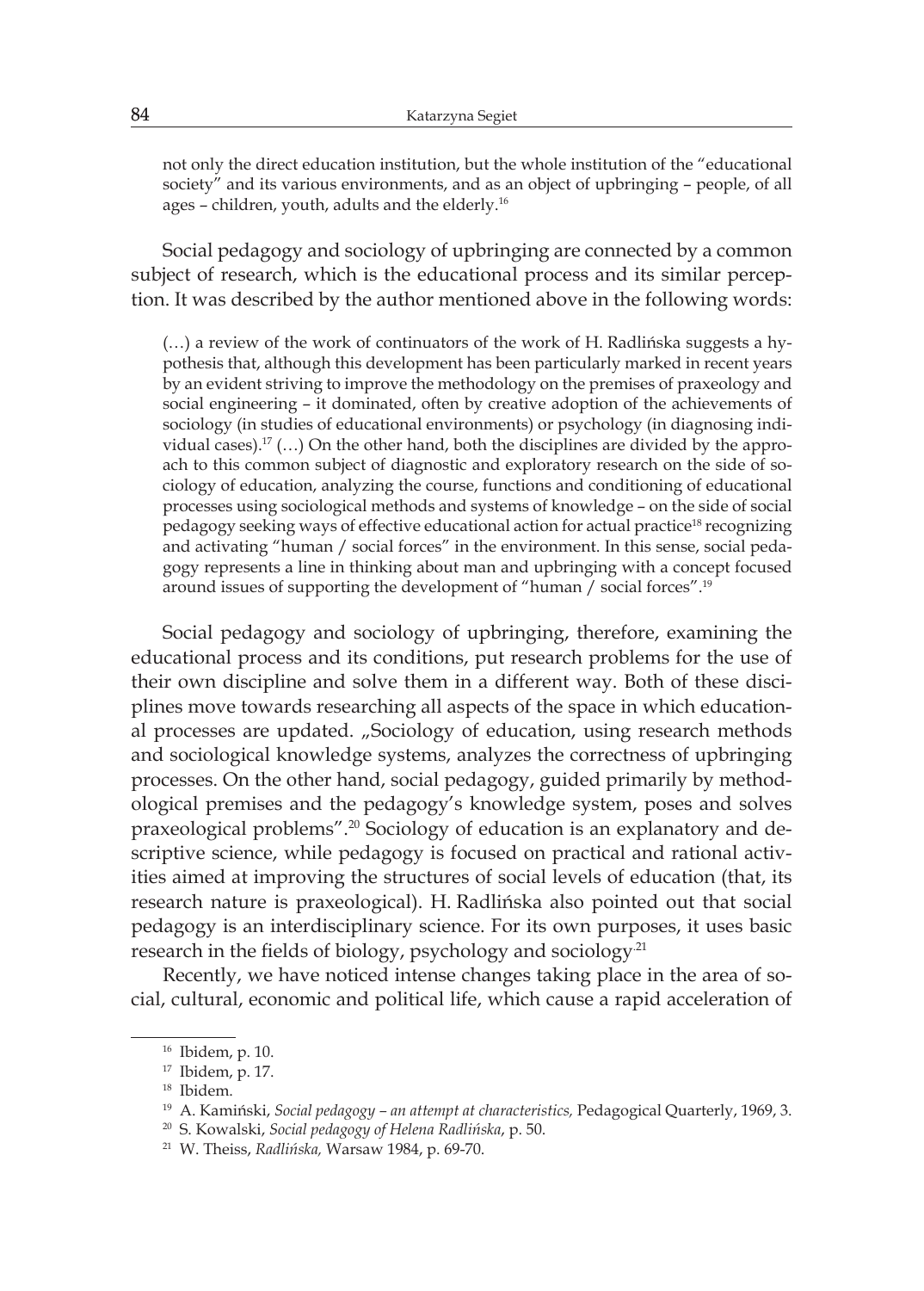civilization changes on a global and local scale. This way the interest of many humanities specialists in the problems of upbringing and socialization has increased significantly. This has created the need for integrative and interdisciplinary pedagogical research, as well as for developing specific educational directives. Finally, it should be emphasized that modern social pedagogy and sociology of education face the necessity of being in mutual relationship in order to use multiple concepts and theories to create pedagogical and sociological diagnoses, adopting various models of solutions undertaken as part of activities related to upbringing and education. In addition, social pedagogy as a practical discipline deals with prevention, compensation and therapy by linking its narrative to human needs in the name of the idea of social justice<sup>22</sup>

### **Social pedagogy and sociology of upbringing in the face of new phenomena of social civilization**

The dynamic changes of the modern world, undoubtedly associated with the globalization process and the accompanying consumption, constitute a complex interdisciplinary topic that has settled for good in numerous scholarly narratives and discourses. It is also a kind of imperative prompting new thinking about various aspects of reality, i.e. economic, technical, social, cultural, educational, political and ecological as well as engaging in other empirical research and practical activities. It is also important to emphasize the important role of experts in this topic, i.e. people directly involved in solving problems related to various spheres of life and people designing changes that promise to improve the fate of human beings.

The development of civilization and rapid changes in the lives of societies make individuals exist among objects and not among other people. Modern forms of communication loosen interpersonal relationships. The multitude of possibilities of the modern world in making choices forms the basis for building your own identity. The pursuit for "more" is now deciding about the purpose of most people's aspirations. The development of the consumption ethos, where ubiquitous consumption and pleasure have become a measure of quality of life is a disturbing phenomenon. The concepts of globalization, mass culture and consumption are the basic ideas of modern societies. This intensifies the diversity of living conditions. Some feel the pleasure of having consumer goods while others struggle with poverty and hunger. The list of social and pathological problems is growing. So questions about the shape of future generations and the future of the world are beginning to appear.

<sup>22</sup> A. Kamiński, *Functions of social pedagogy,* Warsaw 1980, p. 15.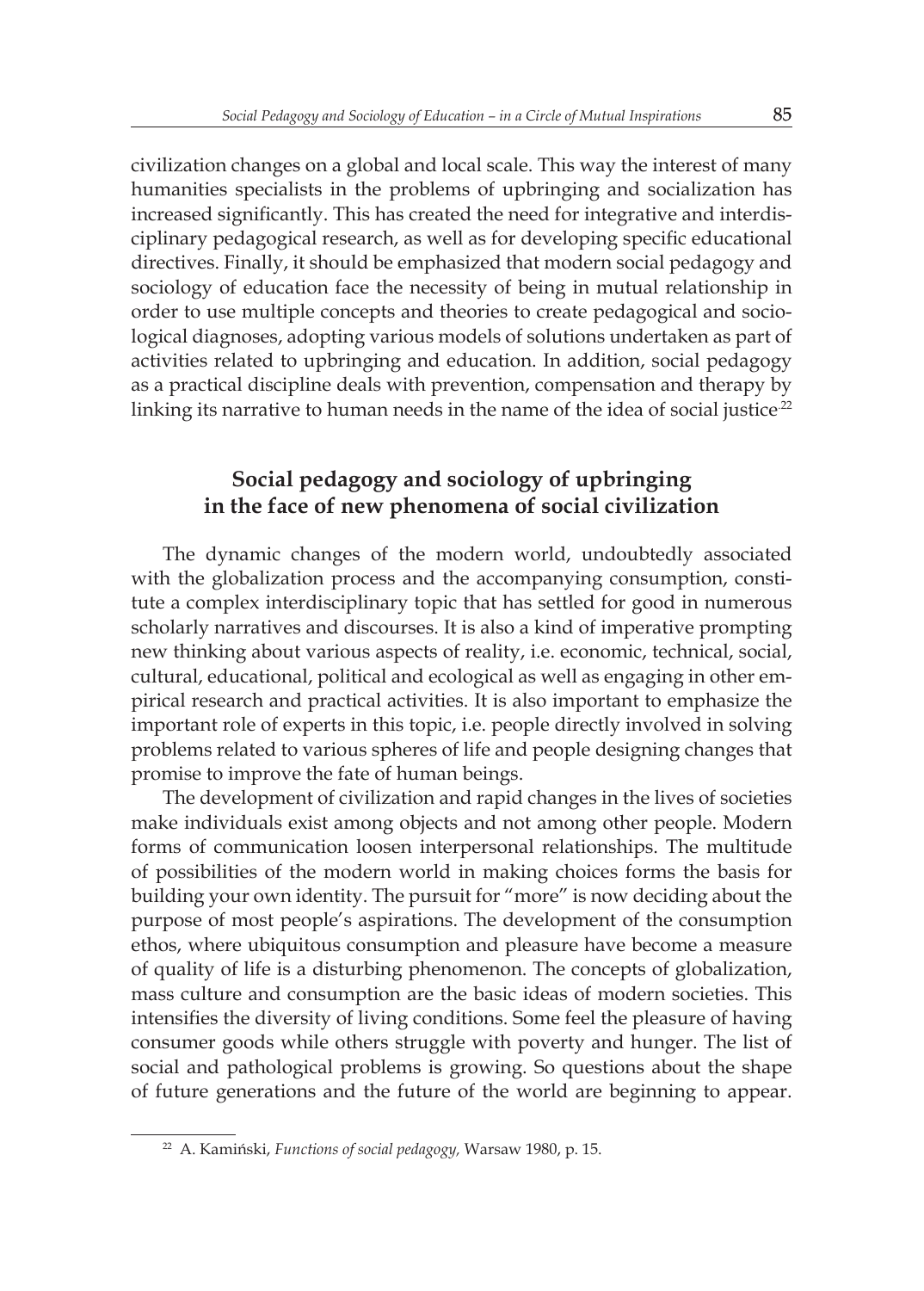The era of "Temples of Consumption" has come, and the world is constantly getting lost in them, while losing "moments" in the lives of individuals, and sometimes the most important moments. The only way to be happy is to "stop" and reflect on the value of human life<sup>23</sup> Not only the huge scale of consumption phenomenon is worrying, but also the fear for the future of young generations, because, according to Antoni Kępiński:

In addition to biological inheritance, human is also a subject to social inheritance, thanks to which they can possess certain material and spiritual values. The effort of thousands of generations associated with the creation of speech, writing, the news about the world and morals as well as art and technical devices, etc. has been passed on to them since birth.. If people were deprived of this legacy, they would have to start over again. The development of culture would be impossible.<sup>24</sup>

The challenges of globalization, regarding the indicated dimensions of reflection, refer in particular to pedagogy and sociology, including social educators and educational sociologists. It is worth considering the new challenges faced by both sub-disciplines at this point. An important role can be played by sciences that oscillate around problems related to the functioning of the human life environment and education related to that environment with a special prominence of upbringing.

And so, the sociology of education, which is the subject of our interest here, develops in many areas concerning: components of the educational environment (family, school, peer group, local environment), of the process of socialization of children and youth and the disorders of that process, improvement of the education system and finally education and upbringing in various environments.<sup>25</sup> To this day, the representatives of sociologism share a belief in the leading role of the environment in shaping personality of an individual. The claim about becoming a "social being" as a result of participation in social life obliged pedagogues to pay attention to the social and cultural determinants of human development. This gave rise to concepts that emphasized factors working from the environment, which gave the upbringing process a new sense and scope and expanded it to include the broadly understood socialization of the individual.<sup>26</sup>

<sup>23</sup> More widely in: inter alia.: Z. Melosik, *Popular culture as a factor of socialization,* [in:] Z. Kwieciński, B. Śliwerski, *Pedagogy 2*, Warsaw 2003; A. Aldridge, *Consumption,* Warsaw 2006; G. Ritzer, *The magical world of consumption,* Warsaw 2012.

<sup>24</sup> A. Kępiński, *The rhythm of life*, Cracow 1992, p. 33.

<sup>25</sup> S. Kowalski: *An outline of sociology of education,* Warsaw 1974, p. 60. More widely in: J. Modrzewski, *Socio-pedagogy. Studies – sketches – reflections – memories,* Poznań 2016; W. Ambrozik, J. Modrzewski (Eds.), *The issue of education in the work of Polish sociologists* (source materials for teaching sociology of education), vol. 1 Selection of texts, Koszalin 1998.

<sup>26</sup> B. Matyjas, Z. Ratajek, E. Trafiałek, *Orientations and trends*, p. 88.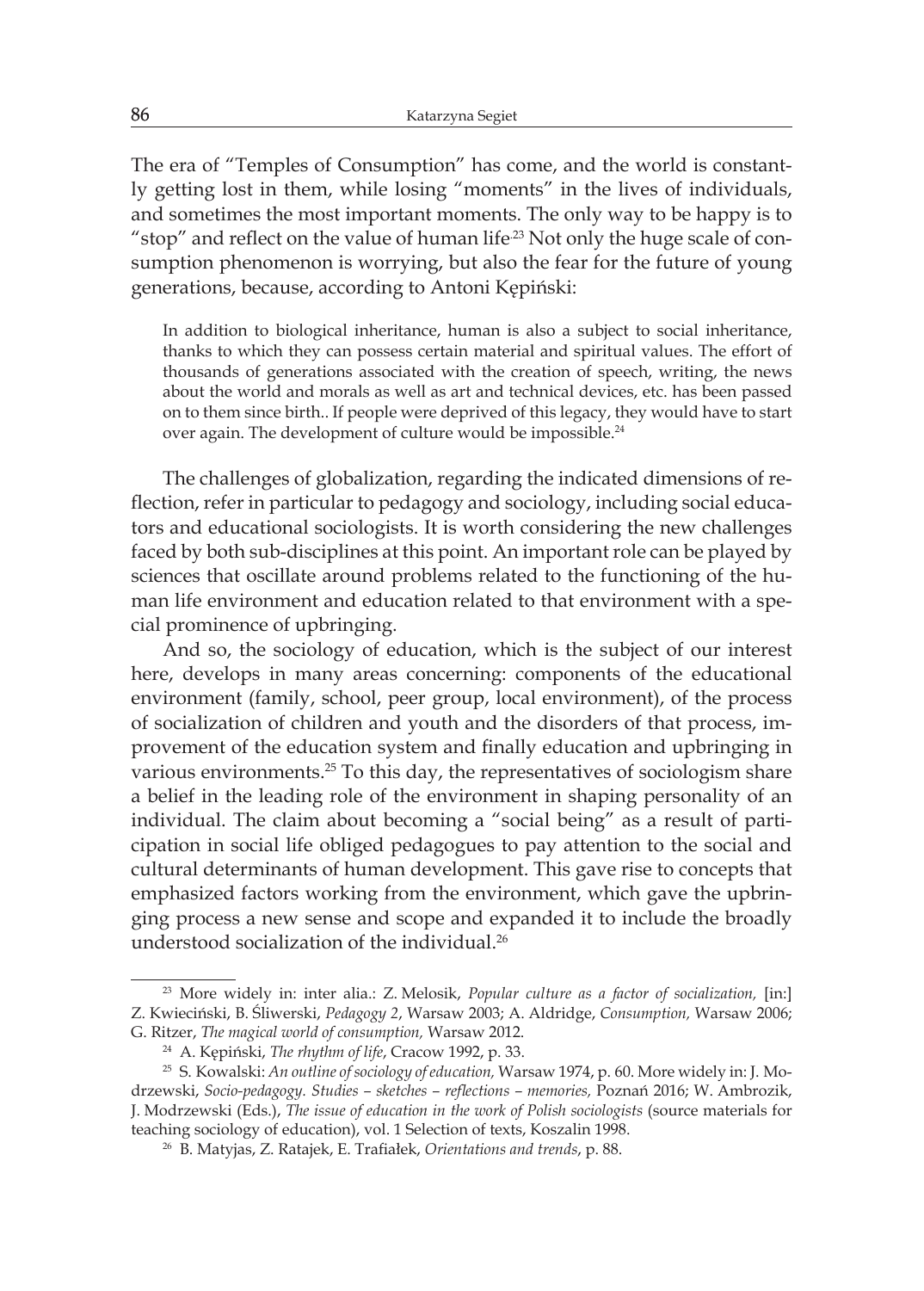The upbringing process as the subject of research of sociology of education is treated as a component of general social development, whose main function is to pass culture to growing generations and to prepare for active participation in socio-cultural progress. In the process of civilization development, upbringing differs in different types of societies. It proceeds differently within a particular socio-political system, in different layers and social classes, various local communities, etc. It also differs in individual educational institutions.<sup>27</sup> Therefore, the most important research problems of sociology of education concentrate on the following issues:

– education system facing the socio-economic and cultural changes,

- school selection mechanism,
- functioning of educational institutions in a local environment,
- structure and functioning of various environments,
- family upbringing functions,

– issues related to the functioning of universities – problems of the teaching profession,

– socialization and resocialization processes,

– youth issues.28

On the other hand, social pedagogy has been always dealing with the theory of environmental conditioning of human education and development, as well as the theory and practice of shaping the environment (H. Radlińska 1935, 1961, R. Wroczyński 1985, A. Kamiński 1980). Therefore, creating the conditions for creative human development has always been its main goals. This activity covers social conditions, the sphere of moral values and principles, culture and tradition. It applies to individuals as well as groups or entire social environment.<sup>29</sup> According to the above-mentioned authors – Helena Radlińska had always wanted to build a "better future" through education, highlighting the importance of education. In solving complicated problems of shaping human forces, there is a need for education perceived as meeting other people, specific individuals, a need to meet oneself as well as traditions, a world of values that the traditions embraces, it is also a meeting with dreams of a better future. It is noticed how close the relationship between thinking about a human and upbringing and contemporary concepts focused around the issues of supporting the development of "human forces"

<sup>27</sup> Ibidem, p.16.

<sup>28</sup> See. J. Jędrzejewski, *Selection of texts from the sociology of education,* Warsaw 1981, p. 6. You may also find it in: F. Znaniecki, *Sociology of education,* vol. 2; W. Wincławski, *The development of Polish sociology of education in the light of the reception of F. Znaniecki during the Second Polish Republic,* Culture and Society, 1977, 3; J. Włodarek, *Sociology of education in the People's Republic of Poland,* Sociological Studies, 1965, 3-4, p. 154; J. Modrzewski, *Socio-pedagogy. Studies – sketches – reflections – memories*.

<sup>29</sup> A. Przecławska, W. Theiss, *Social pedagogy. Circles of search,* Warsaw 1996, p. 9-29.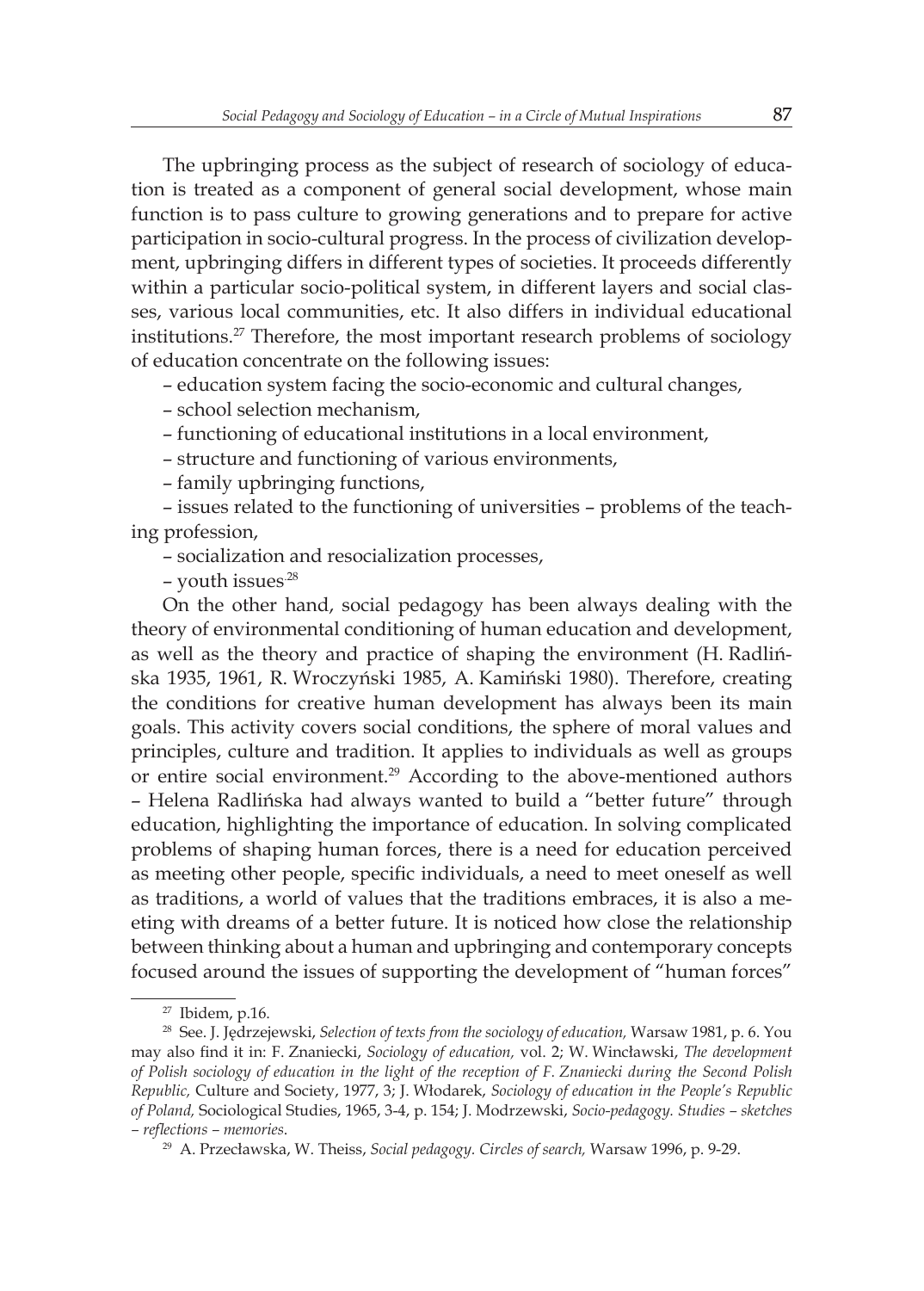is.<sup>30</sup> The driving forces in changing and building reality are the possibilities of the environment – social (human) forces, understood as dynamics directed at making it "better".<sup>31</sup>

Social pedagogy in its theoretical theses and postulates for empiricism clearly prefers environmental education (over individual and group education) consisting of planned educational activity in environments that should aim at transforming the life environment of people by means of the forces of the people themselves.<sup>32</sup> For human forces are the result of active attitudes in which we hope for a better tomorrow, for change and democracy. Therefore, the issue of the postulate of awakening social forces inherent in a given environment and thus promoting human subjectivity is still valid.<sup>33</sup> T. Lewowicki notes that pedagogy: "has been undertaking numerous tasks resulting from individual and group needs, appearing at a specific time and in a specific place, under certain circumstances".<sup>34</sup> Therefore, the necessary part of the analysis of socialization and educational processes in the environment is knowledge of the social context and the conditions of their course. E. Marynowicz-Hetka states that:

This requirement is necessary, especially when we ask questions about the future, about the reality that is being created. This issue is particularly important when reflection on education in Poland, its dimension and its local threats is related to the European context of this issue.<sup>35</sup>

Shaping, creating or improving the socio-cultural environment with its own forces in the name of the idea is, according to the creators of social pedagogy: H. Radlińska, R. Wroczyński and A. Kamiński – environmental education.<sup>36</sup>

<sup>30</sup> A. Giddens, *Modernity and identity. "I" and society in the age of late modernity*, Warszawa 2001.

<sup>31</sup> A. Przecławska, W. Theiss, *Social pedagogy: new tasks and opportunities*, Educational Forum, 1995, 1-2.

<sup>32</sup> S. Kawula, *Social support – a key dimension of social pedagogy,* Care and Education Problems, 1996, 1, p. 6-7.

<sup>33</sup> W. Ciczkowski, *Aleksander Kamiński's path to becoming an educator and scholar*, [in:] *The wealth of life and creativity,* Eds. I. Lepalczyk, W. Ciczkowski, Toruń 1999, p. 11-31.

<sup>34</sup> T. Lewowicki, *Humanities and pedagogy (introductory remarks),* [in:] *Pedagogy in contemporary humanistic discourse,* Ed. T Lewowicki, Warszawa – Kraków1999, p. 19 and n.

<sup>35</sup> E. Marynowicz-Hetka, *Education in the environment and its threats*, [in:] *Social pedagogy. Questions about the 21st century*, Eds. A. Przecławska, W. Theiss, Warsaw 1999, p. 123.

<sup>36</sup> M. Winiarski in his book *Family – school – local environment. Problems of environmental education*, Warsaw 2000 writes that environmental education as a social phenomenon is "a sequence of changes taking place in the local environment regarding education, upbringing, care, social assistance, cultural education and that is taking place through the social forces of this environment" see p. 13. When addressing the issue of education in the environment, it is worth mentioning the concept of H. Radlińska's social work, showing the essence of social activities in the environment and aimed at creating a community.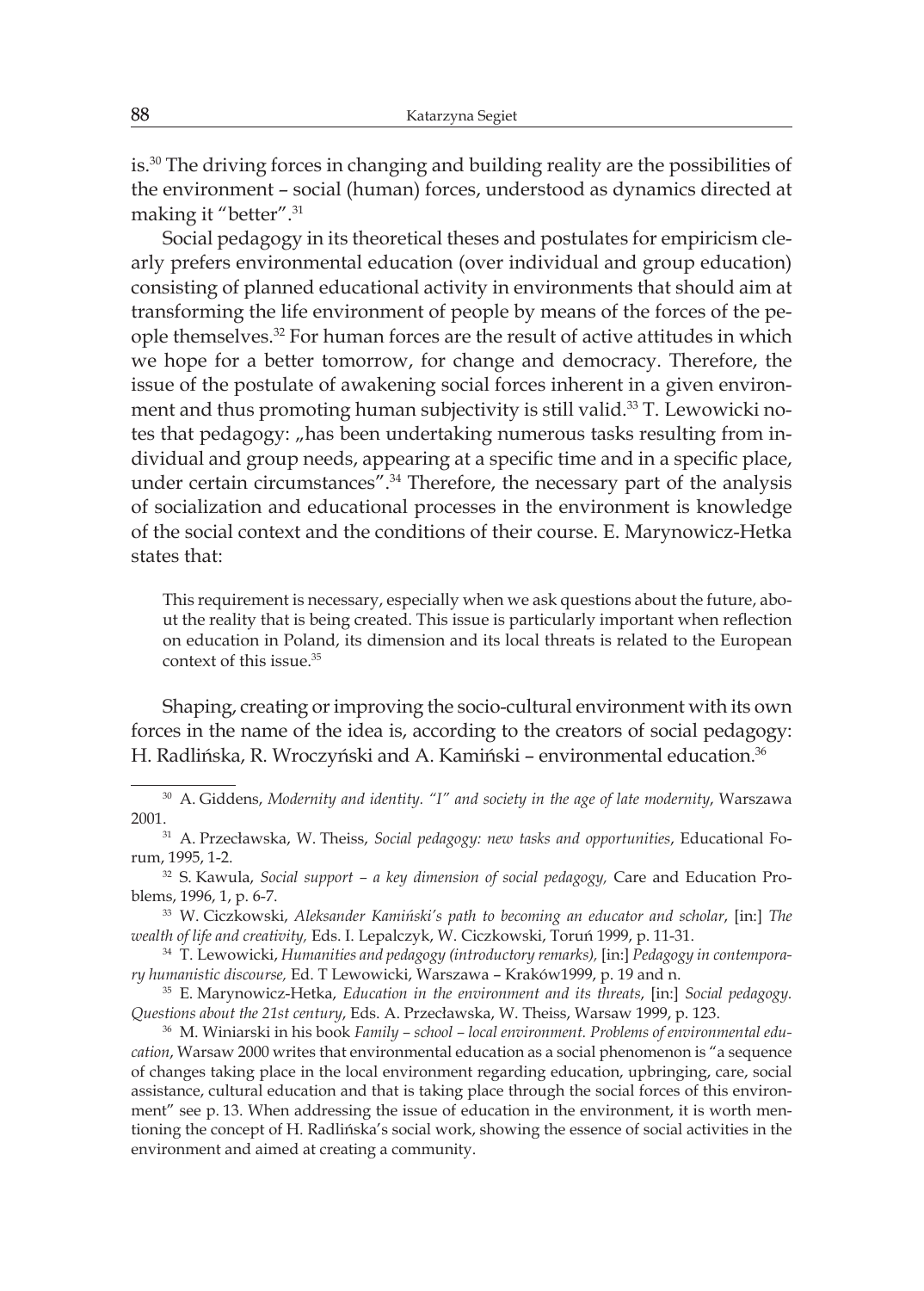It is worth recalling that in contemporary environmental pedagogy, the ideas still valid to this day had been mentioned for a long time by the classics: H. Radlińska, R. Wroczyński and A. Kamiński. These include: – the idea of social education (upbringing is an autonomous field of creativity, and at the same time one of the elements of social and cultural life); – the idea of subjectivity ("human forces" are the creators of the social world as well as dynamic and variable structure); – the idea of social justice (all people should have equal access to development conditions; this opportunity is guaranteed by a social order based on democracy) and the idea of subsidiarity (society has a duty to help all groups and social environments who are in need of development).<sup>37</sup> A. Przecławska and W. Theiss believe that these ideas:

based on universal values have withstood the test of time and are still helpful in building a better world. The world, by overcoming various meanders of its development, is on occasion approaching these values or is moving away from them.<sup>38</sup>

It should also be emphasized that social pedagogy as a humanistic science faithfully defends man against the threats posed by the development of civilization. Ultimately understood as both pedagogical theory and environmental practice, it plays a service role in social service, taking into account the specificity of human needs.39

**\* \* \***

Today's world, being so dynamic and diverse and at the same time global, creates new characters by means of the processes of upbringing and socialization. The scope of interests of social pedagogy and sociology of education is intensively expanding to include all institutions and spaces of social life. This presents new challenges for social pedagogy and sociology of education. Recalling the above mentioned, synthetically selected areas of interest of both disciplines induces us to final reflection, in which the importance and servitude of both disciplines towards man and society should be emphasized. Research results and subsequent sociological and pedagogical diagnoses to a certain extent give a new and current perspective to both subdisciplines, enriching the environmental point of view with new concepts and theories regarding education and socialization. On the other hand, the fruit of mutual cooperation between social pedagogy and the sociology of upbringing is, according to Stanisław Kowalski<sup>40</sup> the improvement of methods of effective pedagogical

<sup>37</sup> S. Kawula, *Social support – a key*.

<sup>38</sup> A. Przecławska, W. Theiss, *Social pedagogy*, p. 9-28.

<sup>39</sup> B. Matyjas, Z. Ratajek, E. Trafiałek, *Orientations and trends*, p. 98.

<sup>40</sup> S. Kowalski, *Social pedagogy of Helena Radlińska*, p. 23.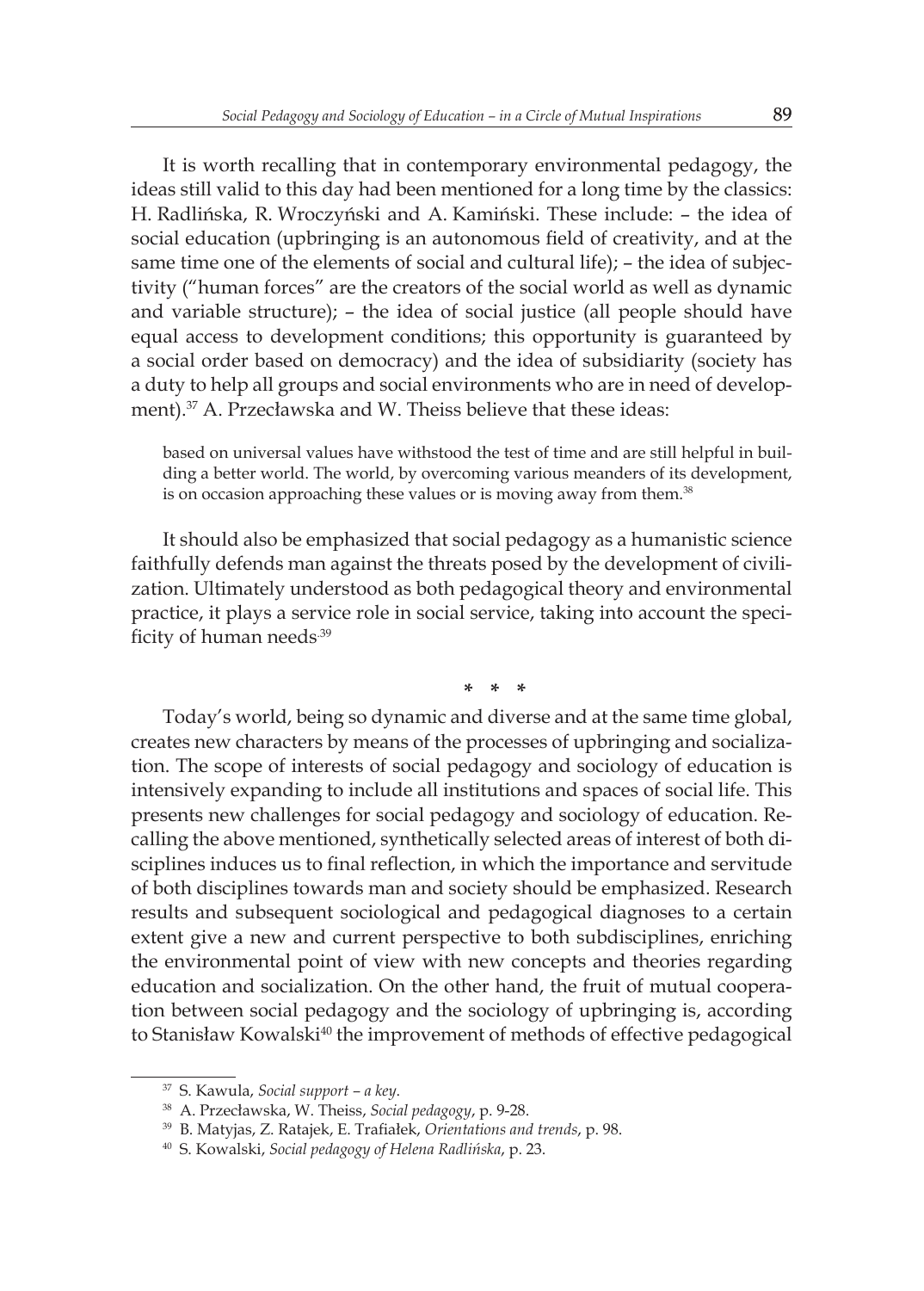action in the environment, which in turn can give hope to many people and groups in overcoming difficult existential problems of man to create a better tomorrow.

#### **BIBLIOGRAPHY**

Aldridge A., *Consumption,* Warsaw 2006.

- Ambrozik W., Modrzewski J. (Eds.), *The issue of education in the work of Polish sociologists.* (source materials for teaching sociology of education), vol. 1 Selection of texts, Koszalin 1998.
- Bobrowski T. et al., *Educational work. Its tasks, methods, organization* (editor), Cracow 1913.
- Cichosz M., *Triptych about social pedagogy reflections at the turn of the century,* Social Pedagogy, 2003, 3.

Ciczkowski W., *Aleksander Kamiński's path to becoming an educator and scholar*, [in:] *The wealth of life and creativity*, Eds. I. Lepalczyk, W. Ciczkowski, Toruń 1999.

Giddens A., *Modernity and identity. "I" and society in the age of late modernity*, Warsaw 2001.

Jędrzejewski J., *Selection of texts from the sociology of education,* Warsaw 1981.

Kamiński A., *Social pedagogy – an attempt at characteristics,* Pedagogical Quarterly, 1969, 3.

Kamiński A., *Functions of social pedagogy,* Warsaw 1980.

Kawula S., *Social pedagogy,* Eds. T. Pilch, I. Lepalczyk, Warsaw 1995.

- Kawula S., *Social support a key dimension of social pedagogy,* Care and Education Problems, 1996, 1.
- Kawula S., *Studies on social pedagogy*, Olsztyn 1996.
- Kawula S., *Social Pedagogy. Achievements activity perspectives*, Toruń 2001.

Kępiński A., *The rhythm of life*, Cracow 1992.

- Kowalski S., *An outline of sociology of education,* Warsaw 1974.
- Kowalski S., *Social pedagogy of Helena Radlińska and sociology of education,* Sociological Studies, 1980, 3.
- Lewowicki T., *Humanities and pedagogy (introductory remarks)*, [in:] *Pedagogy in contemporary humanistic discourse,* Ed. T. Lewowicki, Warsaw – Cracov 1999.
- Marynowicz-Hetka E., *Education in the environment and its threats*, [in:] *Social pedagogy. Questions about the 21st century,* Eds. A. Przecławska, W. Theiss, Warsaw 1999.
- Matyjas B., Ratajek Z., Trafiałek E., *Orientations and trends in contemporary pedagogy*, Kielce 1997.
- Melosik Z., *Popular culture as a factor of socialization,* [in:] Z. Kwieciński, B. Śliwerski, *Pedagogy 2*, Warsaw 2003.
- Modrzewski J., *Socio-pedagogy. Studies sketches reflections memories,* Poznań 2016.
- Przecławska A., Theiss W., *Social pedagogy: new tasks and opportunities*, Educational Forum, 1995, 1-2.
- Przecławska A., Theiss W., *Social pedagogy. Circles of search,* Warsaw 1996.

Radlińska H., *The educator's attitude towards the educational environment. Sketches from social pedagogy,* Warsaw 1935.

- Radlińska H., *Social causes of school successes and failures,* Warsaw 1937.
- Ritzer G., *The magical world of consumption,* Warsaw 2012.
- Sobczak J., *"New Education" in Polish pedagogy of the Second Polish Republic (1928-1939)*, Bydgoszcz 1998.

Theiss W., *Radlińska,* Warszawa 1984.